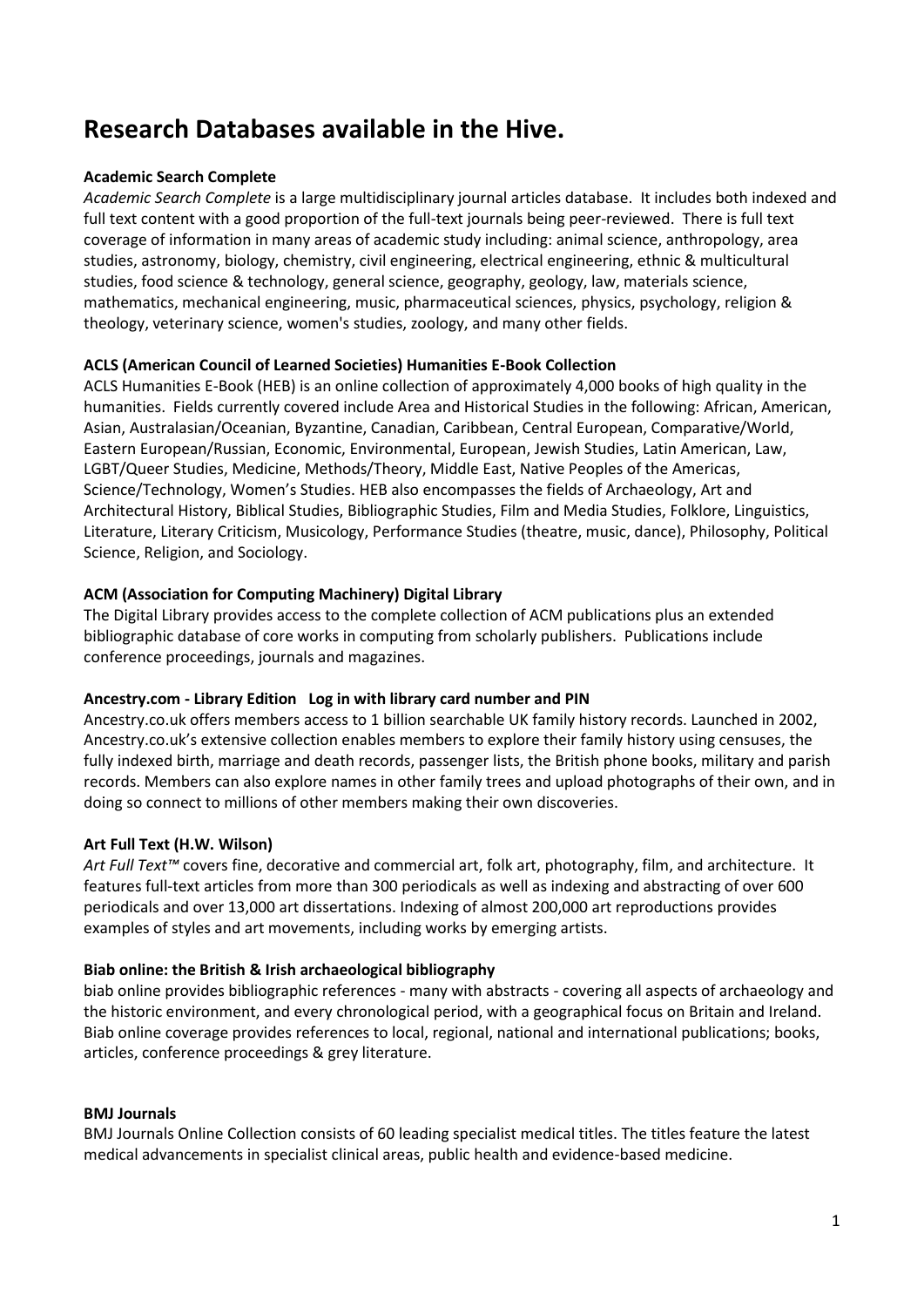## **British Newspapers – Gale Primary sources**

17th and 18th Century Burney Collection: The newspapers and news pamphlets gathered by the Reverend Charles Burney (1757 - 1817) represent the largest single collection of 17th and 18th century English news media. The 700 or so bound volumes of newspapers and news pamphlets were published mostly in London, however there are also some English provincial, Irish and Scottish papers, and a few examples from the American colonies, Europe and India.

19th Century UK Periodicals: a major multi-part series which covers the events, lives, values and themes that shaped the British Empire and the 19th century world. It is mainly based on the repositories of the British Library, the National Library of Scotland, the National Library of South Africa, the National Library of Australia, and many others.

British Library Newspapers: contains full runs of influential national and regional newspapers representing different political and cultural segments of British society.

## **British Periodicals Online**

This database provides access to the searchable full text of hundreds of periodicals from the late seventeenth century to the early twentieth, comprising millions of high-resolution facsimile page images. Topics covered include literature, philosophy, history, science, the social sciences, music, art, drama, archaeology and architecture.

## **Business Source Complete**

Business Source complete provides access to full-text journal articles, as well as an indexing and abstracting service, in all disciplines of business, including marketing, management, accounting, banking, finance and more. Titles include of peer-reviewed journals and trade journals as well as more popular business titles such as *Harvard Business Review*, and *People Management*. Also includes market research reports and company profiles.

# **Cambridge University Press Journals (Cambridge Core)**

Cambridge University Press publish more than 380 peer-reviewed academic journals covering subjects across the humanities, social sciences and science, technology and medicine. The majority of these are available in the Hive.

#### **Cambridge Companions to Literature and Classics**

The Cambridge Companions to Literature and Classics collection offers thousands of comprehensive and accessible essays on major authors, periods and genres, written by experts and designed for student readers. For the author Companions, each writer is placed in literary and historical context; their major works are analysed, either in separate chapters or grouped according to theme, and their influence on later writers assessed.

#### **Childlink**

Childlink is an online database focusing on Legislation, Policies and Practices regarding children, young people and families who live in the UK and Ireland.

Updated daily, Childlink while being current also has an archive of over 2 million pages of information, including statistics and reports.

It is unique in providing European, Bristish and Irish information. Childlink has been designed to give the most up to the minute, easily accessible, cost effective service that includes information on Education, Welfare, Lifestyle, justice, Benefit Issues, Youth Affairs, Health and Employment.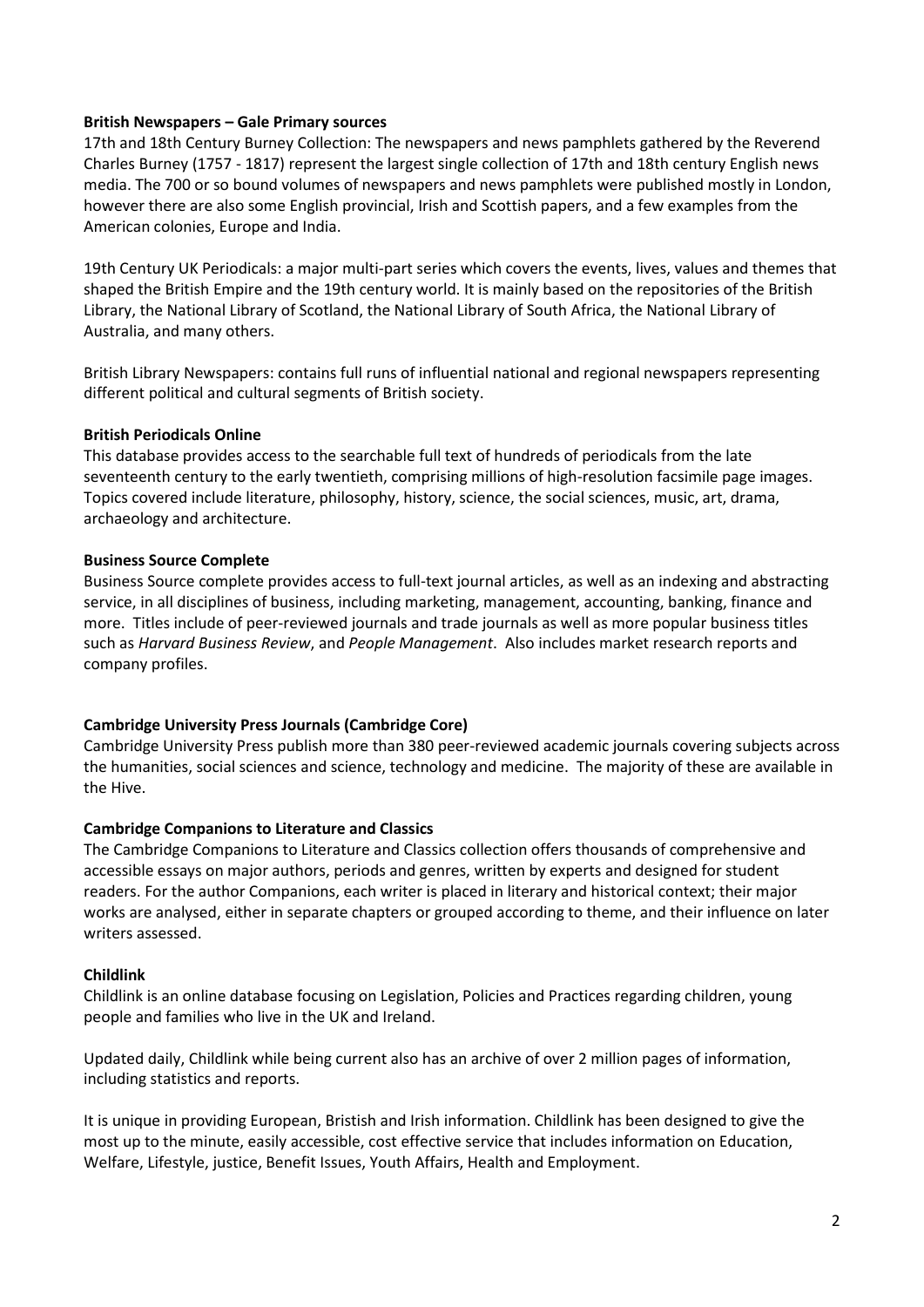# **CINAHL with full text**

*CINAHL Plus® with Full Text* is a robust collection of full text for nursing & allied health journals, providing full text for more than 770 journals indexed in *CINAHL®.*

# **Cobra**

COBRA's databank contains several thousand practical, factual and digestible reports, guides, factsheets and reference resources in a repository which includes:

- Business Opportunity Profiles (BOPs)
- Business Information Factsheets (BIFs)
- UK Market Synopses
- Local Area Profiles as well as
- detailed start up guides for over 600 small business trades, sectors and professions

# **Dictionary of National Biography – sign in with Public Library card number preceded by WOR**

The Oxford Dictionary of National Biography is the national record of men and women who have shaped British history and culture, worldwide, from the Romans to the 21st century. The Dictionary offers concise, up-to-date biographies written by named, specialist authors. It is overseen by academic editors at Oxford University, UK, and published by Oxford University Press.

# **Drama Online**

Drama Online: Bloomsbury & Fabers Collection and Nick Hern Books Collection of plays in full text.

# **Early Modern Books**

Early Modern Books covers material from the British Isles and Europe for the period 1450-1700. An integrated search across both Early English Books Online and Early European Books allows scholars to view materials from over 225 source libraries worldwide.

Early English Books Online (EEBO) contains digital facsimile page images of virtually every work printed in England, Ireland, Scotland, Wales and British North America and works in English printed elsewhere from 1473-1700 - from the first book printed in English by William Caxton, through the age of Spenser and Shakespeare and the tumult of the English Civil War.

# **ERIC**

ERIC (Education Resources Information Center) is an authoritative database of indexed and full-text education literature and resources, sponsored by the Institute of Education Sciences of the U.S. Department of Education.

# **Google Scholar**

Google Scholar provides a simple way to broadly search for scholarly literature.

# **House of Commons Parliamentary Papers - 18th, 19th and 20th Century**

HCPP includes over 200,000 House of Commons sessional papers from 1715 to the present, with supplementary material back to 1688. HCPP delivers page images and searchable full text for each paper, along with detailed indexing.

# **International Bibliography of Theatre and Dance with Full Text (EBSCO)**

*International Bibliography of Theatre & Dance with Full Text* is the definitive research tool for the study of theatre, dance, music and film. It contains more than 490 full-text titles, including more than 170 full-text journals, and more than 360 full-text books & monographs.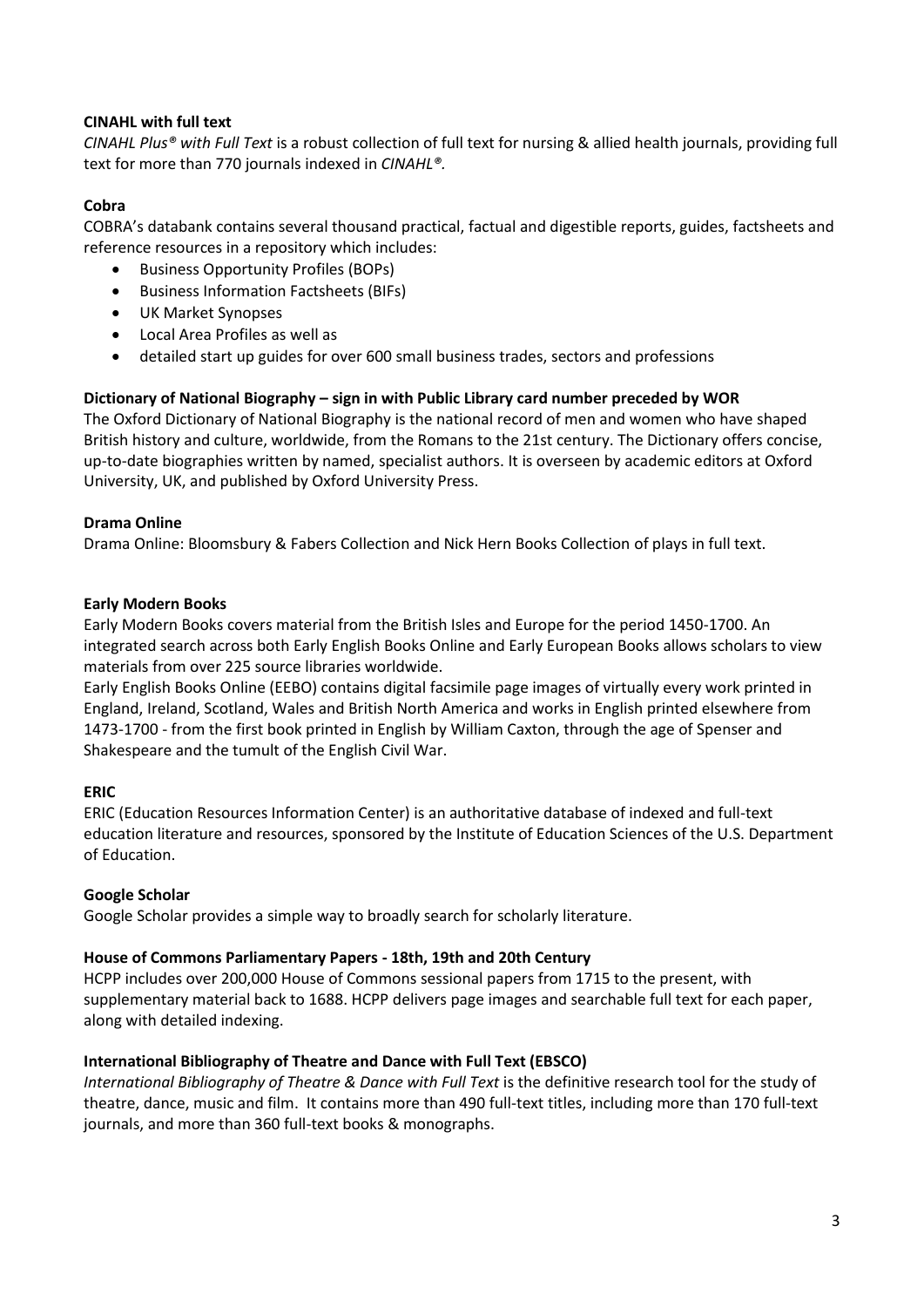## **Internet Archaeology Archive**

Internet Archaeology a key, peer-reviewed e-journal for archaeology.

#### **JSTOR**

JSTOR provides access to more than 10 million academic journal articles, books, and primary sources in 75 disciplines.

#### **Jane Austen's Manuscripts**

The **Jane Austen's Fiction Manuscripts Digital Edition** gathers together in the virtual space of the web some 1100 pages of fiction written in Jane Austen's own hand. These manuscripts trace Jane Austen's development as a writer from childhood to the year of her death; that is, from 1787 (aged 11 or 12) to 1817 (aged 41).

#### **John Johnson Collection: an archive of printed ephemera**

This collection provides access to thousands of items selected from the John Johnson Collection of Printed Ephemera, offering unique insights into the changing nature of everyday life in Britain in the eighteenth, nineteenth and early twentieth centuries. Categories include Nineteenth-Century Entertainment, the Booktrade, Popular Prints, Crimes, Murders and Executions, and Advertising.

#### **Oxford Handbooks in: Archaeology**

Access to over 1500 scholarly review articles providing an in-depth overview of the field and provide authoritative guidance, directing students onto further related content.

#### **Oxford English Dictionary Log in with your public library card number preceded by WOR**

600,000 words … 3 million quotations … over 1000 years of English

#### **Oxford Reference Online**

*Oxford Reference* is the home of Oxford's quality reference publishing, bringing together over 2 million entries, many of which are illustrated, into a single cross-searchable resource. Pick and mix from over 180 in-depth and specialist titles from Oxford's Encyclopaedias and Companions, spanning 25 subject areas.

#### **Oxford University Press Journals**

Access to over 330 journals from the university publisher, covering science, technical, professional, medical, humanities, arts and social science disciplines.

#### **Pre-Raphaelite Online Resource**

Birmingham Museums & Art Gallery received funding from JISC to digitise the Pre-Raphaelite collection and make it accessible online for the education community. The resulting Pre-Raphaelite Online Resource provides full record information and allows users to examine images in great detail.

#### **Project Gutenberg**

Project Gutenberg offers over 42,000 free ebooks. It is able to do this because copyright on the featured titles has expired and so they can be freely distributed.

#### **Project Muse**

Hosted by Johns Hopkins University Project MUSE is a leading provider of digital humanities and social science journals and ebooks for the scholarly community.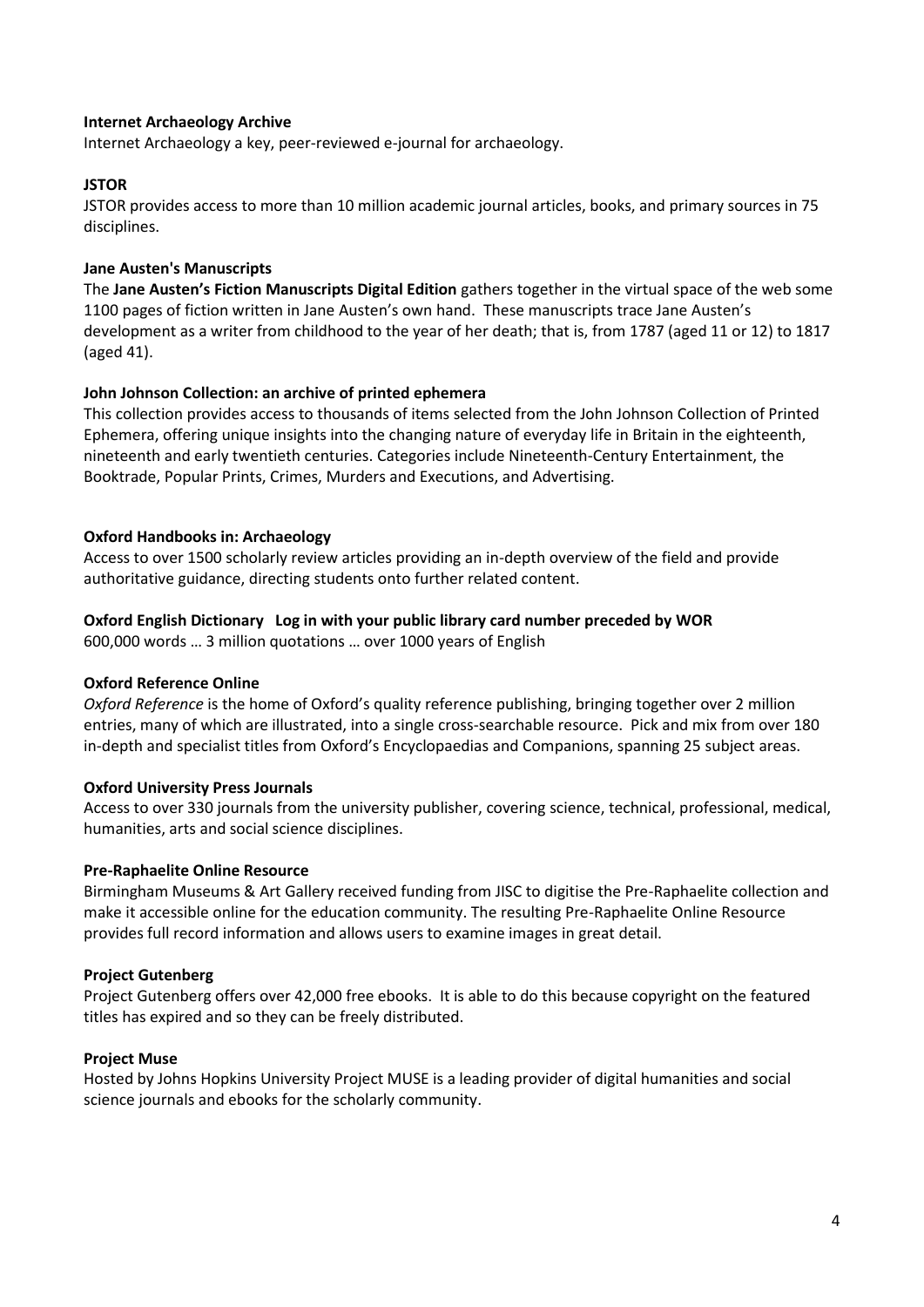# **ProQuest Archives**

Seven databases hosted by Proquest:

- 1. Proquest Central: a large multidisciplinary journal database covering all major subject areas including Business, Health and Medical, Language and Literature, Social Sciences, Education, Sciecne and Technology, performing and Visual Arts, History, Religion and Philosophy. It also includes thousands of full-text newspapers from around the world.
- 2. Ebook Central: provides authoritative, full-text e-books in a wide range of subject areas
- 3. British Periodicals 1681 1939
- 4. Early Modern Books including Early European Books
- 5. Periodicals Archive Online: Jisc Collections Selection, Spanning two centuries *Periodicals Archive Online* contains over 700 journals comprising more than 3 million articles and 15 million article pages. It spans the humanities and social sciences, across 37 key subject areas.
- 6. PTSD Pubs: This database provides citations and abstracts to the worldwide literature on PTSD and other psychological effects of trauma
- 7. Vogue Archive The full contents of Vogue magazine (US edition) in full color page image, from the first issue in 1892 to the present, with monthly updates for new issues.

## **PsycARTICLES**

*PsycARTICLES®*, from the American Psychological Association (APA), provides full text, peer-reviewed scholarly and scientific articles in psychology.

#### **SAGE Premier**

The publisher's portfolio includes more than **1000** journals spanning the Humanities, Social Sciences, and Science, Technology, and Medicine, and more than **400** are published on behalf of learned societies and institutions. Subject areas covered: Health Sciences, Social Sciences & Humanities, Materials Sciences & Engineering, Life & Biomedical Sciences.

#### **Science Direct.**

ScienceDirect provides access to more than 16 million articles, 2,500 journals, 250 full open access journals, 39,000 books and 330,000 topic pages covering the following disciplines: Physical Sciences and Engineering; Life Sciences; Health Sciences; Social Sciences and Humanities.

#### **Social Care Online**

Social Care Online is UK's largest database of information and research on all aspects of social care and social work. Updated daily resources include legislation, government documents, practice and guidance, systematic reviews, research briefings, reports, journal articles and websites. Every resource listed includes an abstract. Links to full text are also included where available. Social Care Online is a particularly useful resource for staff, students and researchers working in social work and social care.

#### **SPORTDiscus with Full Text**

Full text of research journals in the fields of sports and sports medicine.

#### **Taylor and Francis Full Collection**

3,800,000+ articles covering 30 social sciences and humanities subject areas.

#### **Times Digital Archive**

*The Times Digital Archive* is an online, full-text facsimile of more than 200 years of *The Times*, with every page of every issue from 1785 through 1986 (part 1) and through 2012 (part 2).